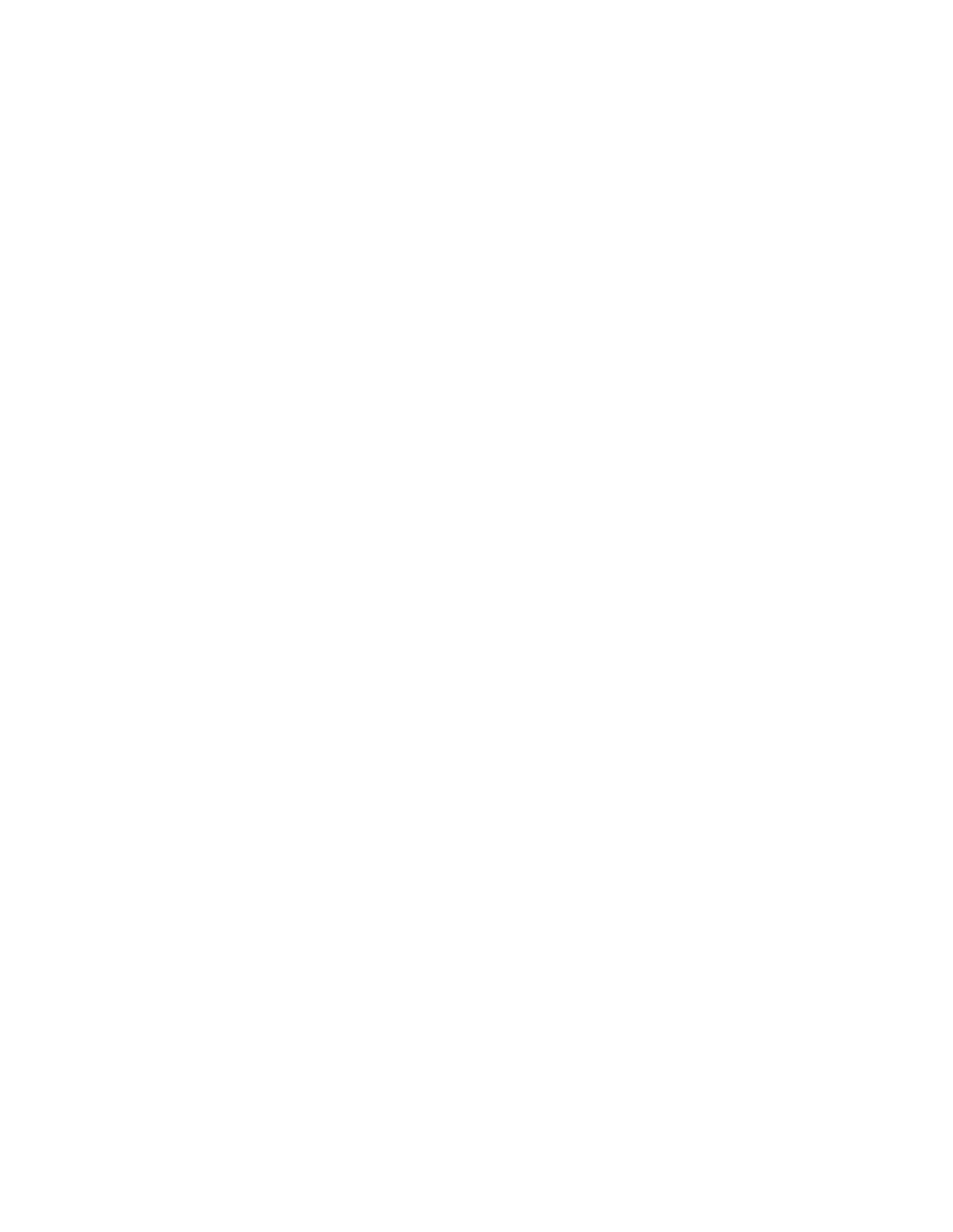## Acknowledgements

The Roanoke County Department of Community Development would like to thank all those who assisted in the preparation of this study. Even though the individual names of all citizens are not listed below, our appreciation is extended to everyone who participated in the planning process. Without the input of citizens as well as the following individuals, groups and organizations listed below, this plan could not have been possible.

A special thanks to Mr. Al Thomason, who passed prior to the formal adoption of this plan by the Board of Supervisors; his participation in this plan and his contributions to the County of Roanoke were so meaningful.

#### **Roanoke County Board of Supervisors**

Joseph P. McNamara, Chairman Richard C. Flora, Vice-Chairman Michael W. Altizer Joseph B "Butch" Church Michael A. Wray

#### **Roanoke County Planning Commission**

Gary Jarrell, Chairman Rodney McNeil, Vice-Chairman Steve Azar Martha Hooker Al Thomason (deceased)

#### **Roanoke County Staff**

Elmer Hodge, County Administrator Paul Mahoney, County Attorney Arnold Covey, Director of Community Development Philip Thompson, Deputy Director of Planning David Holladay, Planner III Tim Beard, Planner II Susan Carter, Program Support Specialist Megan Cronise, Planner II Nicole Gilkeson, Planner II Darren Jones, GIS Technician II Chris Patriarca, Planner I Tammi Wood, Planner I

#### **Western Virginia Water Authority**

Gary Robertson, Executive Director

#### **Franklin County Planning Department**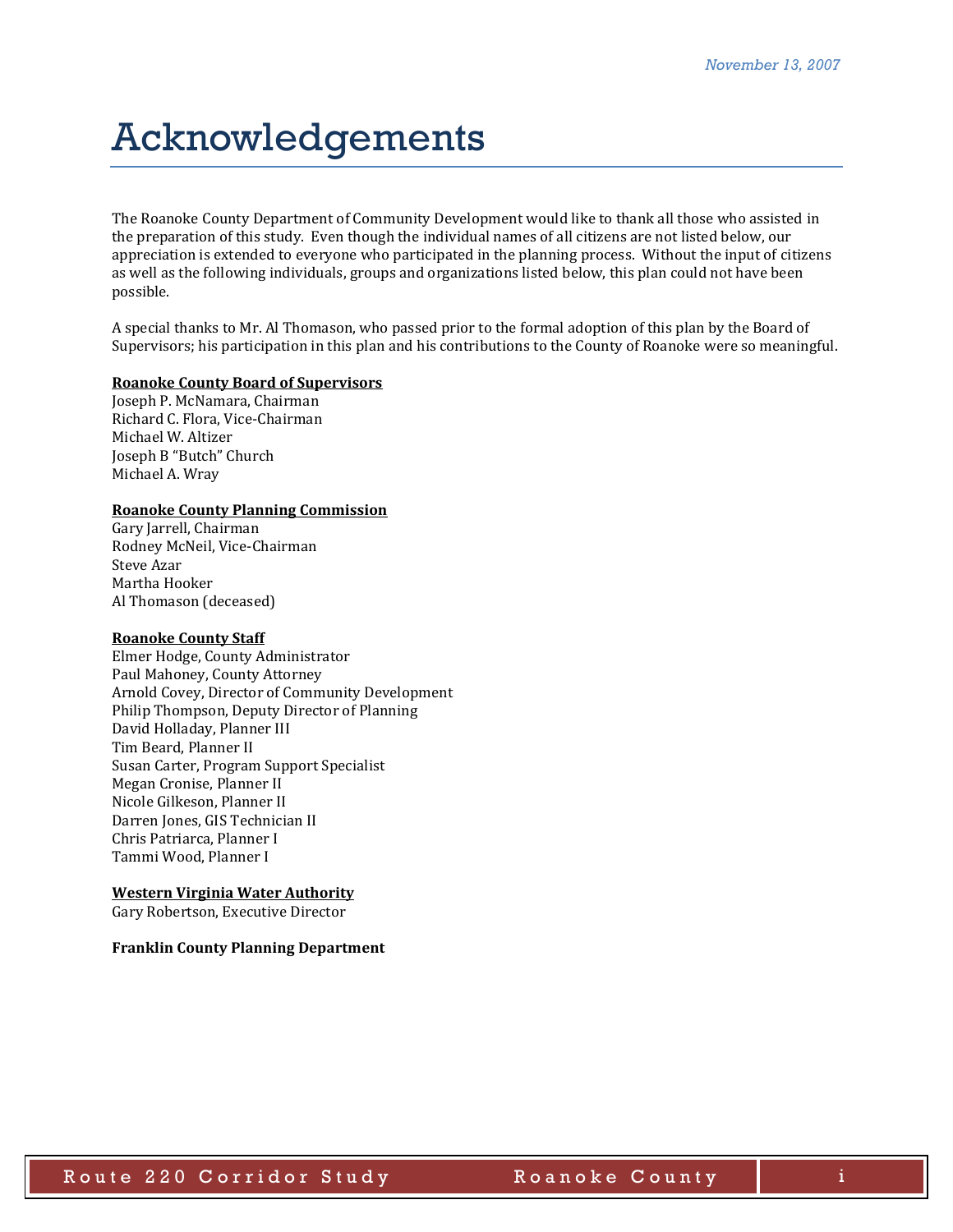# Table of Contents

| 1.1. Purpose of Study                                              |  |
|--------------------------------------------------------------------|--|
| 1.2. Study Area                                                    |  |
| 1.3. Planning Process                                              |  |
|                                                                    |  |
|                                                                    |  |
| 2.1. Zoning                                                        |  |
| 2.2. Existing Land Use                                             |  |
| 2.3. Future Land Use                                               |  |
| 2.4. Transportation                                                |  |
| 2.5. Environment                                                   |  |
| 2.6. Historic Sites                                                |  |
|                                                                    |  |
| 3.1. Site Prioritization                                           |  |
| 3.2. Site Analysis                                                 |  |
| 3.2.1. Brethren - Site 1                                           |  |
| 3.2.2. Back Creek - Site 2                                         |  |
| 3.2.3. Winter Drive - Site 3                                       |  |
| 3.2.4. Pine Needle - Site 4                                        |  |
| 3.2.5. Starlight - Site 5                                          |  |
| 3.2.6. Willow Branch - Site 6                                      |  |
| 3.2.7. Dunahoo - Site 7                                            |  |
|                                                                    |  |
| 4.1. Future Land Use Map Scenarios                                 |  |
| 4.1.1. Scenario 1                                                  |  |
| 4.1.2. Scenario 2                                                  |  |
| 4.1.3. Scenario 3                                                  |  |
| 4.2. Rezoning Guidelines                                           |  |
|                                                                    |  |
| 4.2.1 Study Area<br>4.2.2. Public Water and Sanitary Sewer Service |  |
| 4.2.3. Slope Development                                           |  |
|                                                                    |  |
| 4.2.4. Transportation Network                                      |  |
| 4.2.5. Site Selection                                              |  |
| 4.2.6. Architecture/Site Design                                    |  |
| <b>Appendices</b>                                                  |  |
| Appendix A. Tables and Maps                                        |  |

 *Appendix B. Supplemental Materials*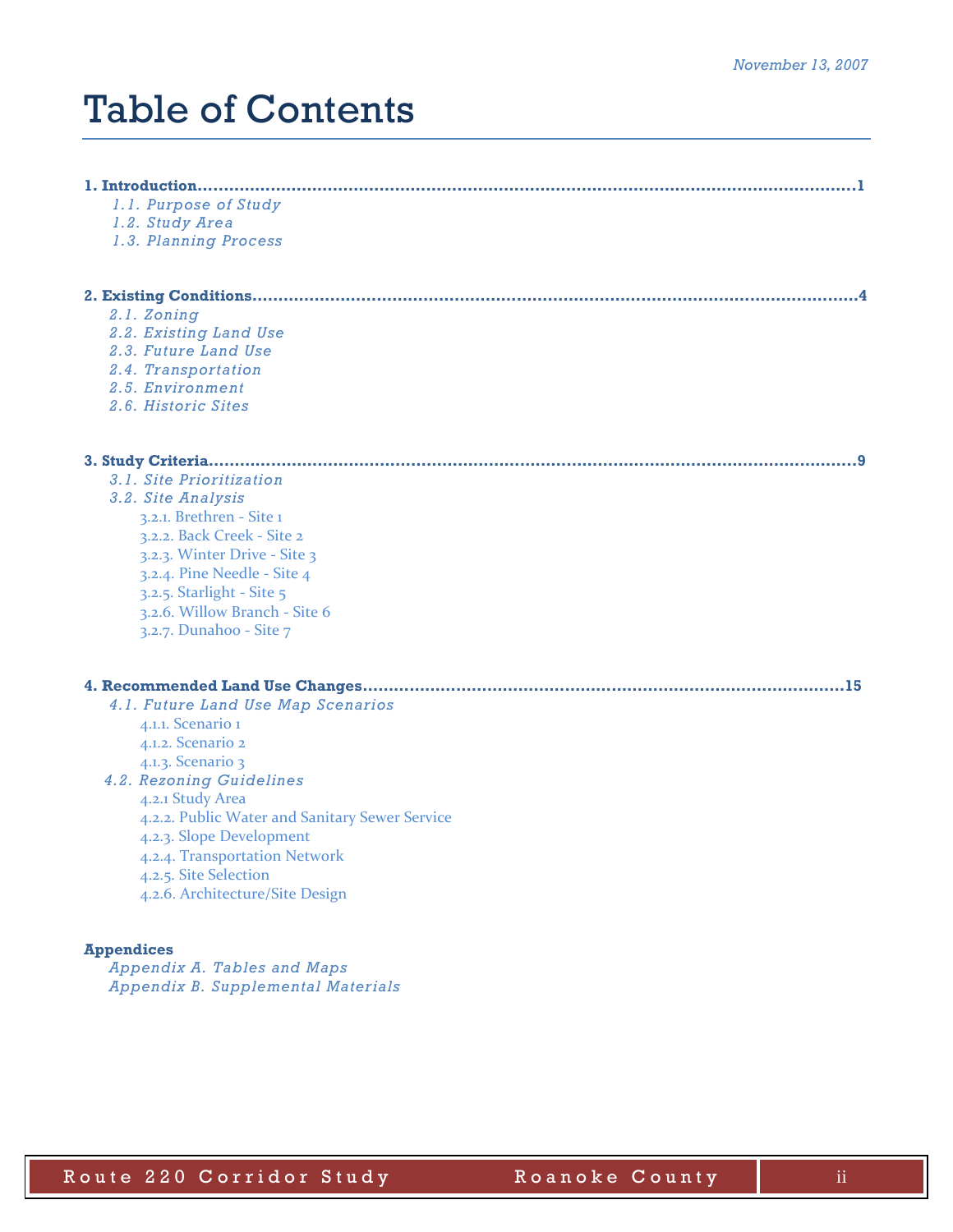# 1. Introduction

Pursuant to Section 15.2 of the *Code of Virginia*, Chapter 22, Article 3, the Comprehensive Plan, Roanoke County is required to "prepare and recommend a comprehensive plan for the physical development of the territory within its jurisdiction." The Roanoke County Comprehensive Plan states:

> The Roanoke County Community Plan is a blueprint for the future growth and development of the County over the next  $10 - 15$  years. It provides direction and guidance, for both the public and private sectors, in making decisions about land development, public services and resource protection. The Plan allows decision makers to study the longterm consequences of current decisions and recognize that today's actions will impact the County for many years to come.

This study, as is proposed to be adopted into the Roanoke County Comprehensive Plan, will aid decision-making for future development resulting from the planned waterline extension along the Route 220 Corridor.

### **1.1. Purpose of Study**

U.S. Route 220 is a major arterial highway which runs through the middle of Roanoke County and serves as a thoroughfare for those traveling north and south through Virginia. As it exists currently, the corridor is dotted by a majority of single family homes with a mix of a few scattered commercial and office uses. The landscape becomes increasingly rural traveling southbound along Route 220 to the southern boundary with Franklin County. Public water and sewer service currently stops at Suncrest Heights and is not available in the study area.

On April  $16^{th}$ , 2007, the Roanoke County and Franklin County Boards of Supervisors and the Western Virginia Water Authority (WVWA), approved a resolution to construct a twelve-mile waterline extension into Franklin County (see Resolution in Appendix B). The resolution concludes that it is in the best interests of the citizens of Roanoke and Franklin Counties to extend the Western Virginia Water Authority's water distribution system from the Suncrest Heights subdivision in Roanoke County to Wirtz Plaza in Franklin County.

The project is estimated to cost \$5.5 million, \$2.3 million of which will be paid by Roanoke County to extend water service along Route 220 within the county limits. The construction of the water line, paired with extension of sewer to parts of the corridor, will spur new development, therefore the Board of Supervisors directed county staff to address transportation and growth issues along this corridor. As the water line is extended, the land along the corridor will become prime real estate, yet challenges to development along the corridor exist. Issues such as transportation limitations, the presence of floodplain and steep sloping land will create obstacles for context-senstive development. In order to ensure that growth is complimentary to the corridor, the County is creating a plan to identify areas which are most appropriate for development.

### **1.2. Study Area**

The study area for this plan begins at the southern limits of the Suncrest Heights subdivision and runs southwest along Route 220 to Franklin County (See Figure 1, Study Area). The study area extends a minimum of 1,000 feet on each side of Route 220. In areas where the limits of the future land use designations of Transition, Rural Village and Village Center extend beyond the 1,000-foot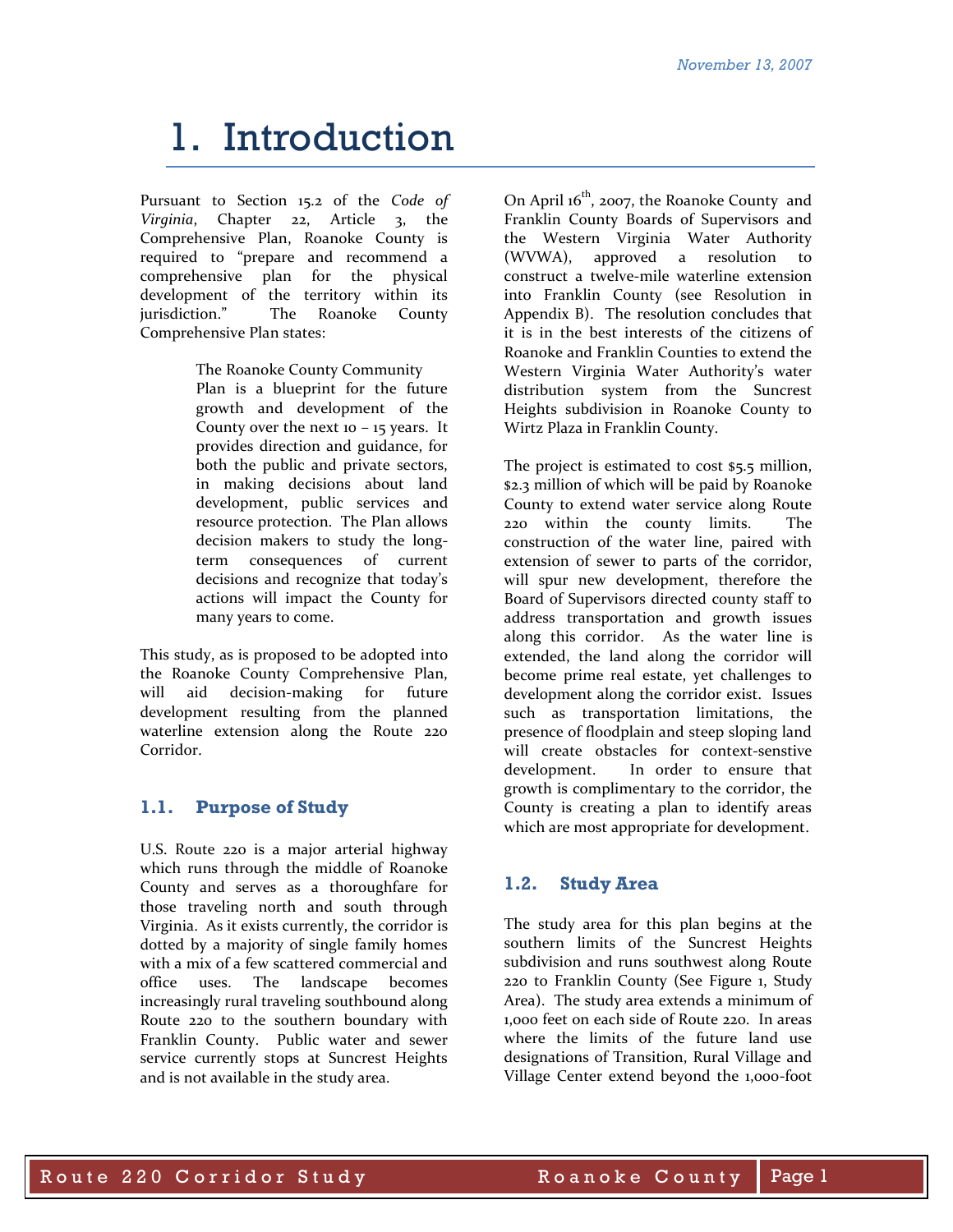wide limit, the future land use boundary is used (see Map 1 in Appendix A).

The study area consists of 1,384 acres of land, which includes 78 acres of floodplain and 41 acres of floodway from Back Creek. Due to rolling topography, the study area crosses through portions of several watersheds. There are currently 22 historic structures and 10 cemeteries in the study area. The study area is rural, predominately with singlefamily dwellings, some commercial and business properties and several churches. Access to the Blue Ridge Parkway is located 1.5 miles to the north of the study area.



Figure 1. Study Area

### **1.3. Planning Process**

At the request of the Board of Supervisors, county staff initiated the study by performing field surveys and GIS (Geographic Information Systems) analysis to gain an understanding of the many different features of the study corridor. In addition, staff consulted with Virginia Department of Transportation (VDOT) officials regarding past and future road improvements and with the WVWA. As Franklin County is preparing a similar study, staff met with Franklin County staff on several occasions to present portions of the plan and to give and receive feedback.

Staff presented the concept of the plan to the Planning Commission on June 19<sup>th</sup>, 2007. On July  $17^{th}$ , members of staff along with the Planning Commission conducted a drivethrough of the corridor. Several stops were made along the corridor as staff explained the constraints and benefits of development at various locations. At the August  $21<sup>st</sup>$ Planning Commission work session, staff presented draft scenarios for amendments to the Future Land Use map as well as draft guidelines for rezoning applications submitted within the corridor.

Public input is vital to the success of any long-range plan. Staff posted drafts of the plan on the Roanoke County Community Development webpage. Staff also conducted a community meeting on September  $17^{th}$ . Approximately 450 residents within and around the study corridor were notified of the community meeting.



Figure 2. September 17<sup>th</sup> Community Meeting

Over forty citizens attended the meeting at Clearbrook Elementary School. Staff presented an overview of the study, detailing the purpose, the development opportunity selection criteria, the future land use scenarios and the draft themes and rezoning guidelines. Staff then took questions from citizens. While some inquiries were specific to the waterline itself, many questions addressed commercial growth and future land use planning. Upon conclusion of the meeting, staff invited citizens to attend the upcoming work sessions and public hearings for the Planning Commission and Board of Supervisors. At the work session on